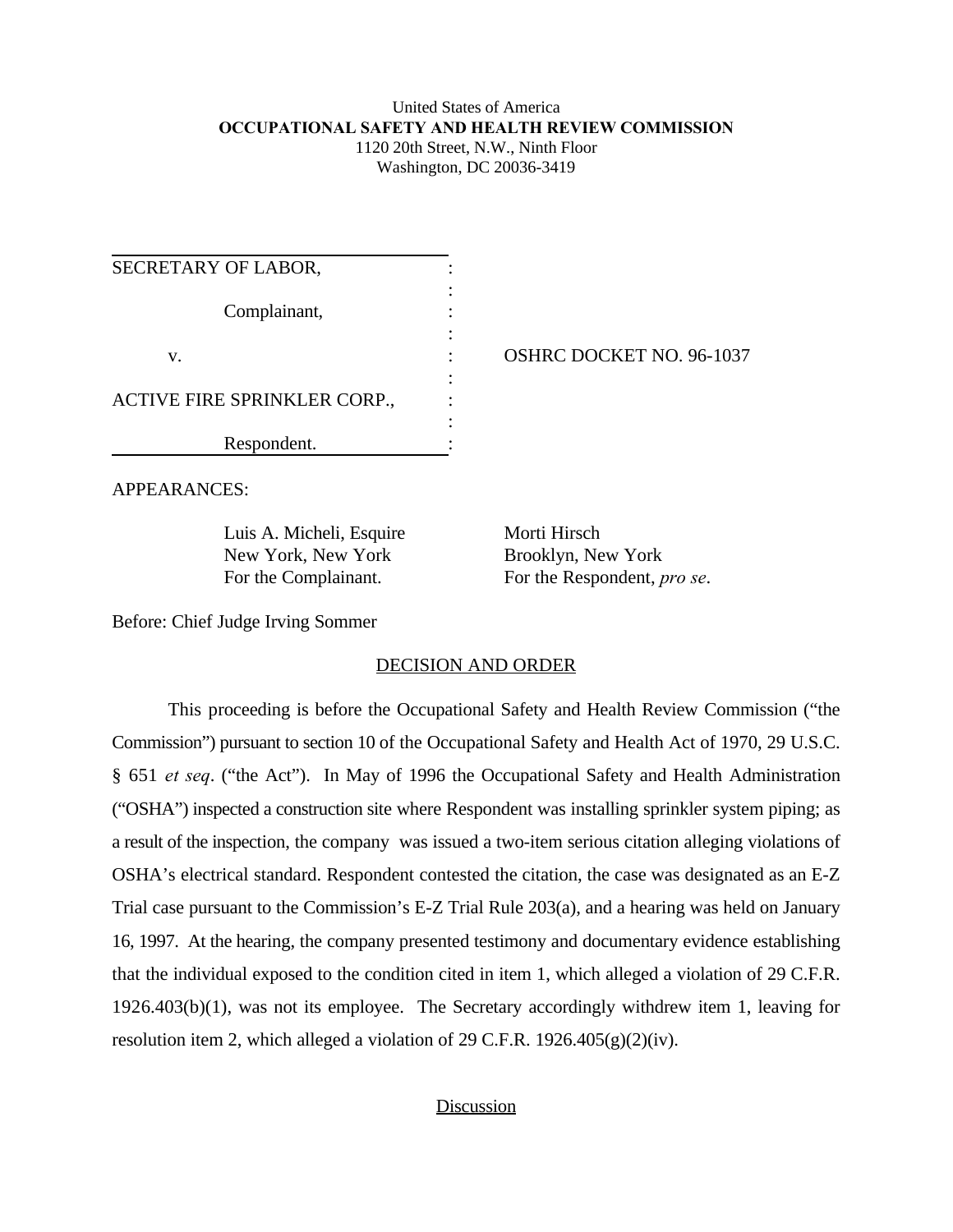Item 2 of the citation alleges an employee at the site was using an extension cord that was connected to an outdoor-type receptacle box by means of an ordinary cable clamp which had no strain relief, in violation of 1926.405(g)(2)(iv). That standard provides as follows:

Flexible cords shall be connected to devices and fittings so that strain relief is provided which will prevent pull from being directly transmitted to joints or terminal screws.

Frank Ufert, the OSHA compliance officer ("CO") who conducted the inspection, testified that he observed a drill plugged into an outdoor receptacle box that was connected to the temporary power source at the site by an extension cord; the extension cord was attached to the box by means of a cord clamp, which would have been acceptable if the box had been mounted on a rigid surface as intended, but the cord was draped over a pipe and the box was simply hanging in midair. Ufert said the connection to the box had been made by stripping the end of the cord, wrapping its three conductor wires around the screws on the ground fault circuit interrupter ("GFCI") inside the box, and pulling the clamp down tightly onto the cord. He also said that the clamp was a hazard; with the box hanging in midair the conductor wires could have been twisted or pulled loose and if they had contacted the box or the edge of the GFCI someone touching the box could have been severely shocked or electrocuted. Ufert noted that a strain relief device prevents this from happening by gripping the cord tightly and holding it rigid so that the conductor wires cannot move inside the box. Ufert further noted that John Kritis, Respondent's foreman at the site, told him he had been using the drill that day and that electricians on the job had made the cord connection for him. (Tr. 7-30).

Respondent offered nothing at the hearing to rebut the CO's testimony other than the statement of Morti Hirsch, the company's president, that "[i]t's our position that in this particular instance, that no violation existed." (Tr. 33). After this statement, the undersigned asked Hirsch if he had any other witnesses he wanted to call, to which Hirsch responded that he did not. Hirsch was then asked if he rested his case, Hirsch answered in the affirmative, and the hearing was closed; however, Hirsch was advised that he could submit a post-hearing brief "to add anything that you might not have added today." (Tr. 33-34). Respondent consequently submitted a one-page brief incorporating by reference an affidavit of John Kritis and two sketches. According to the brief and affidavit, there was no hazard because the power supply Kritis was hooked up to was protected by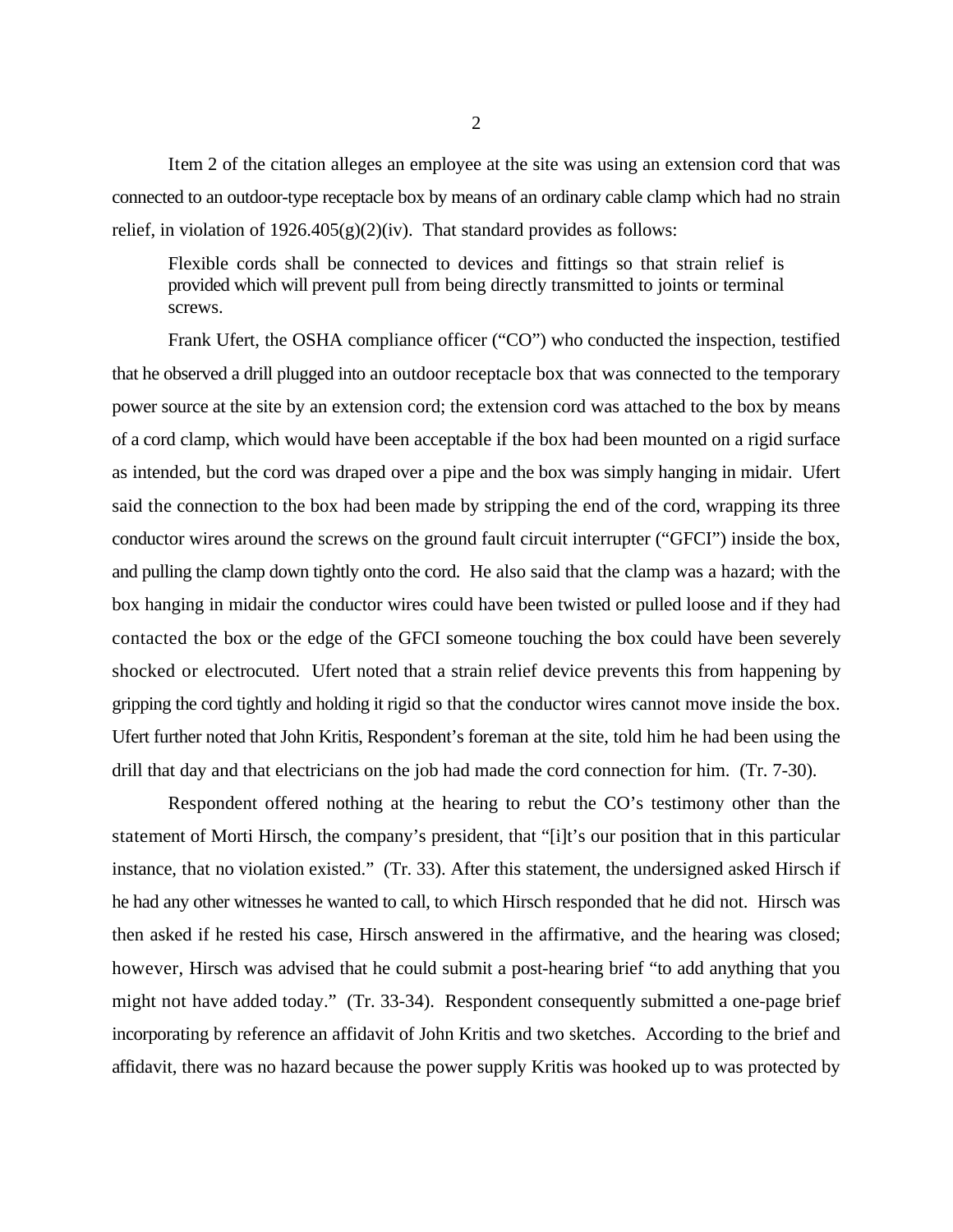another GFCI in the circuit, as shown in sketch #2, and the CO's description of the condition, as depicted in sketch #1, was incomplete as it did not show the GFCI in the circuit.

Although the record in this case was closed at the end of the hearing, it is clear Respondent's post-hearing submission is an attempt to rebut the CO's testimony with additional evidence. In deciding whether to reopen a record, the Commission considers the character of the additional evidence, the effect of opening the record, and the time the motion was made; a decision to reopen a record is made in the interest of fairness and substantial justice. *Chesapeake Operating Co.*, 10 BNA OSHC 1790, 1793 (No. 78-1353, 1982). It is apparent that the additional evidence Respondent is attempting to present is not newly discovered and that its failure to offer the testimony of Kritis and the sketches at the hearing shows a lack of due diligence which weighs against allowing the evidence into the record. Moreover, while Hirsch may have taken my comments about submitting a brief to mean that he could also present additional evidence, the nature of the evidence leads me to conclude that even if it had been offered at the hearing it would not have rebutted the CO's testimony and that, accordingly, it need not be made part of the record. First, Ufert specifically testified there was no GFCI in the circuit. (Tr. 17). Second, when Ufert asked Kritis about the cord connection, his only response was that electricians at the site had made it. (Tr. 15; 23). Third, Ufert has conducted almost 400 OSHA inspections and his experience before joining OSHA consisted of almost twenty years in construction, including eight years of owning his own business. (Tr. 8; 25). Finally, Ufert's testimony about the cord connection and the hazard it presented was clear, credible and convincing, and I find that the Secretary has demonstrated the alleged violation. This item is therefore affirmed as a serious violation, and the proposed penalty of \$375.00 is assessed.

### Conclusions of Law

1. Respondent Active Fire Sprinkler Corporation is engaged in a business affecting commerce and has employees within the meaning of section 3(5) of the Act. The Commission has jurisdiction of the parties and of the subject matter of the proceeding.

- 2. Respondent was not in violation of 29 C.F.R. 1926.403(b)(1).
- 3. Respondent was in serious violation of 29 C.F.R.  $1926.405(g)(2)(iv)$ .